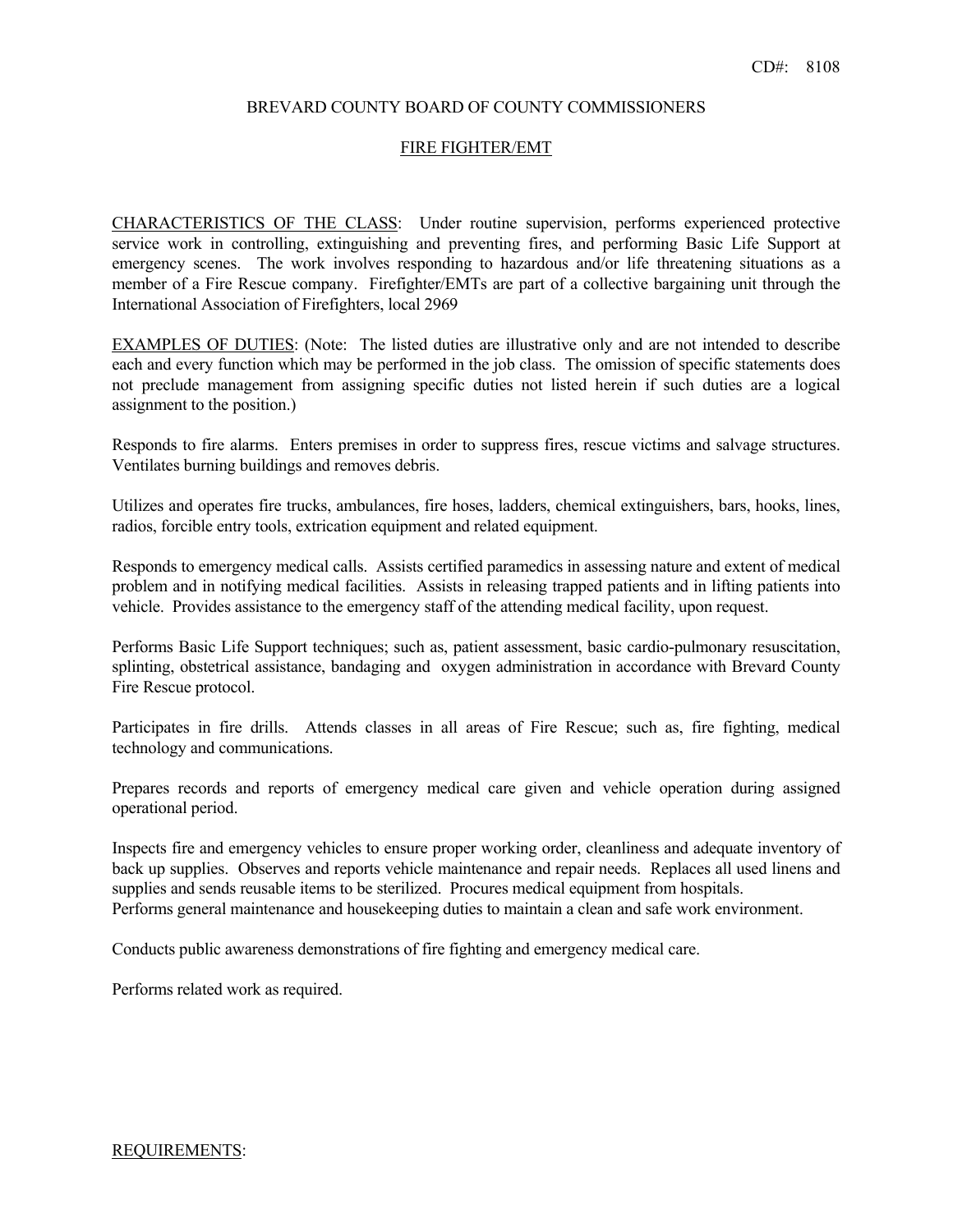## BREVARD COUNTY BOARD OF COUNTY COMMISSIONERS

#### FIRE FIGHTER/EMT

EDUCATION AND EXPERIENCE: Must possess a high school diploma or equivalent.

Certificate of Completion from the State of Florida Division of the State Fire Marshal (a Certificate of Compliance must be obtained within one year of employment).

Certification as a Emergency Medical Technician by the State of Florida Department of Health and Rehabilitative Services in accordance with Section 401.27, Florida Statutes and Florida Administrative Code 64-E.

Certification in Basic Life Support and Cardio-Pulmonary Resuscitation.

## **All required certifications must be kept current.**

### SPECIAL REQUIREMENTS:

Must obtain a valid Florida operator's license prior to employment.

Must satisfy employment requirements set by the State of Florida Division of the State Fire Marshal.

Must be of good moral character, as determined by investigation.

Must be in good physical condition, as determined by a medical examination given by a licensed physician as prescribed by NFPA 1582.

 Must successfully complete a physical agility test and vision test as established by Brevard County. Must have fingerprints on file with the State Fire Marshal or Brevard County. Must be able to work irregular schedules. Must have fingerprints on file with the State Fire Marshal or Brevard County.

Must not have been on probation for the conviction of a felony or of a misdemeanor involving moral turpitude, as defined by law, within the last three years.

Must not have been convicted, or entered a guilty or nolo contendere plea, on charges of reckless driving or driving under the influence of alcohol or controlled substances, or had a driver's license suspended or revoked under the point system within the last three years.